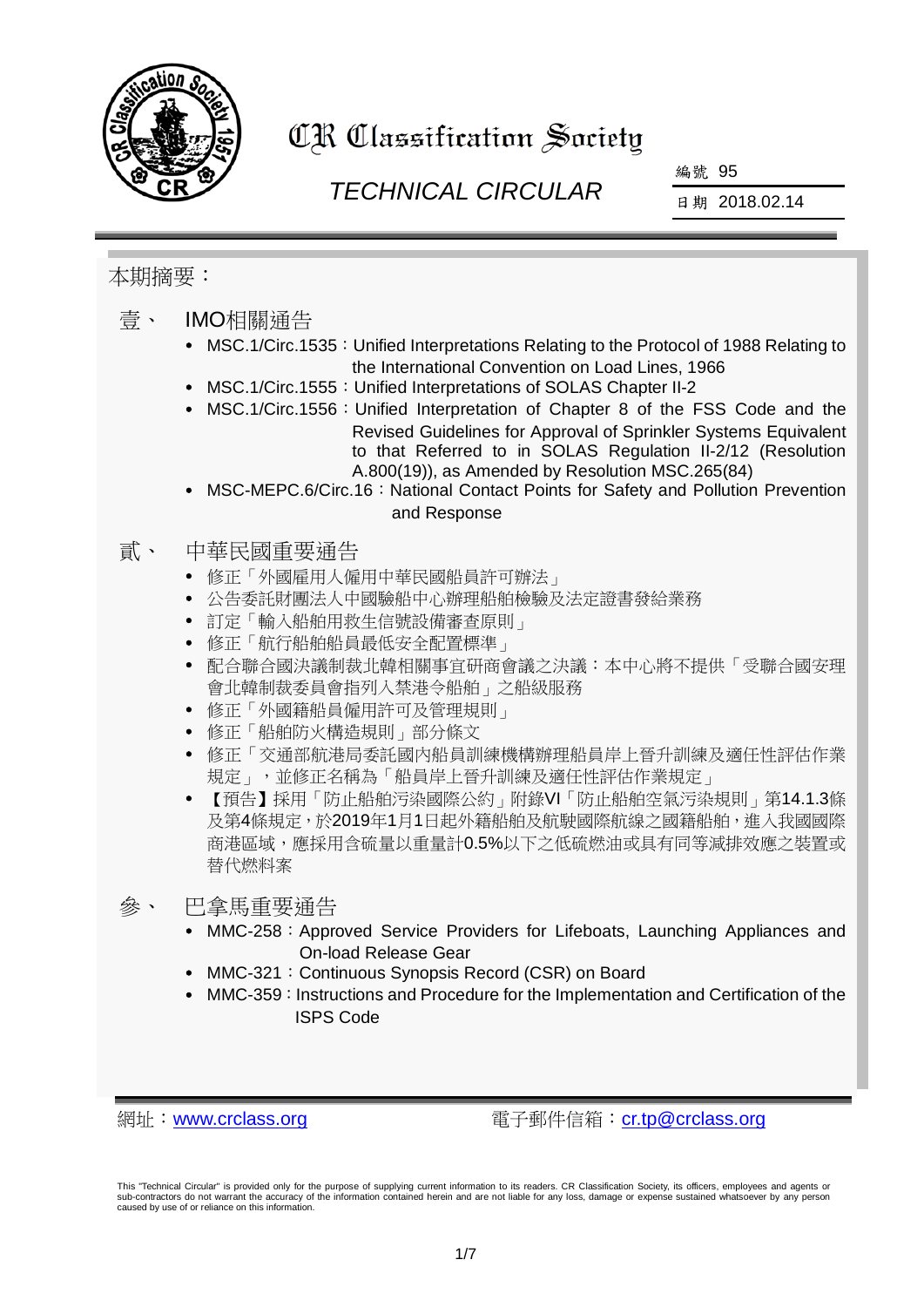- 肆、 澳洲通告
	- Marine Notice 15/2017通告摘要
- 伍、 東京備忘錄NIR權重修正 東京備忘錄,自2018年2月1日起修正新檢查機制之權重
- 陸、 印度洋備忘錄新制(NIR) 印度洋備忘錄,自2018年起引入新的Ship Risk Profile機制
- 柒、 遊艇法規新聞(REG Yacht Code) 簡介Red Ensign Group Yacht Code遊艇章程

# 壹 **IMO**相關通告

- 一、 **[MSC.1/Circ.1535](http://www.crclass.org/chinese/download/ti-tc/95/1-1%20MSC.1-Circ.1535%20-%20Unified%20Interpretations%20Relating%20To%20The%20Protocol%20Of%201988%20Relating%20To%20The%20International%20Con...%20(Secretariat).pdf)**: **Unified Interpretations Relating to the Protocol of 1988 Relating to the International Convention on Load Lines, 1966**:
	- (一) Load Line規則13之統一解釋(澄清Position 1跟Position 2定義);
		- 1. Position 1:
			- (1) 在乾舷甲板以上小於一個標準船艛高度的露天乾舷甲板、高艉甲板或其他露 天甲板上;
			- (2) 位於從艏垂線起算,向後至四分之一船長的區間內,且在乾舷甲板以上小於 兩個標準船艛高度的露天甲板上。
		- 2. Position 2:
			- (1) 位於從艏垂線起算,向後四分之一船長以後的區域,乾舷甲板以上至少一個 標準船艛高度、但小於兩個標準船艛高度的露天甲板上;
			- (2) 位於從艏垂線起算,向後至四分之一船長的區間內,且在乾舷甲板以上至少 兩個標準船艛高度、但小於三個標準船艛高度的的露天甲板上。
	- (二) Load Line規則20之統一解釋(空氣管裝設高度):
		- 1. 在乾舷甲板以上,高度小於一個標準船艛高度,乾舷甲板上或露天甲板上的 空氣管之高度至少為760mm;
		- 2. 在乾舷甲板以上,其它高度小於兩個標準船艛高度,露天甲板上的空氣管之 高度至少為450mm。
	- 備註:
		- 1. 「標準船艛高度」為Load Line規則33所定義之高度。
		- 2. 「露天甲板(Exposed Deck)」包含:船艛、甲板室、升降口和其他類似的甲 板結構的頂層甲板。

#### 二、 **[MSC.1/Circ.1555](http://www.crclass.org/chinese/download/ti-tc/95/1-2%20MSC.1-Circ.1555%20-%20Unified%20Interpretations%20Of%20Solas%20Chapter%20Ii-2%20(Secretariat).pdf)**:**Unified Interpretations of SOLAS Chapter II-2**:

- (一) SOLAS II-2章規則3.56及規則20-1之統一解釋:
	- 1. 背景:SOLAS II-2章規範「Vehicle Carriers載運以壓縮氫氣或天然氣作為動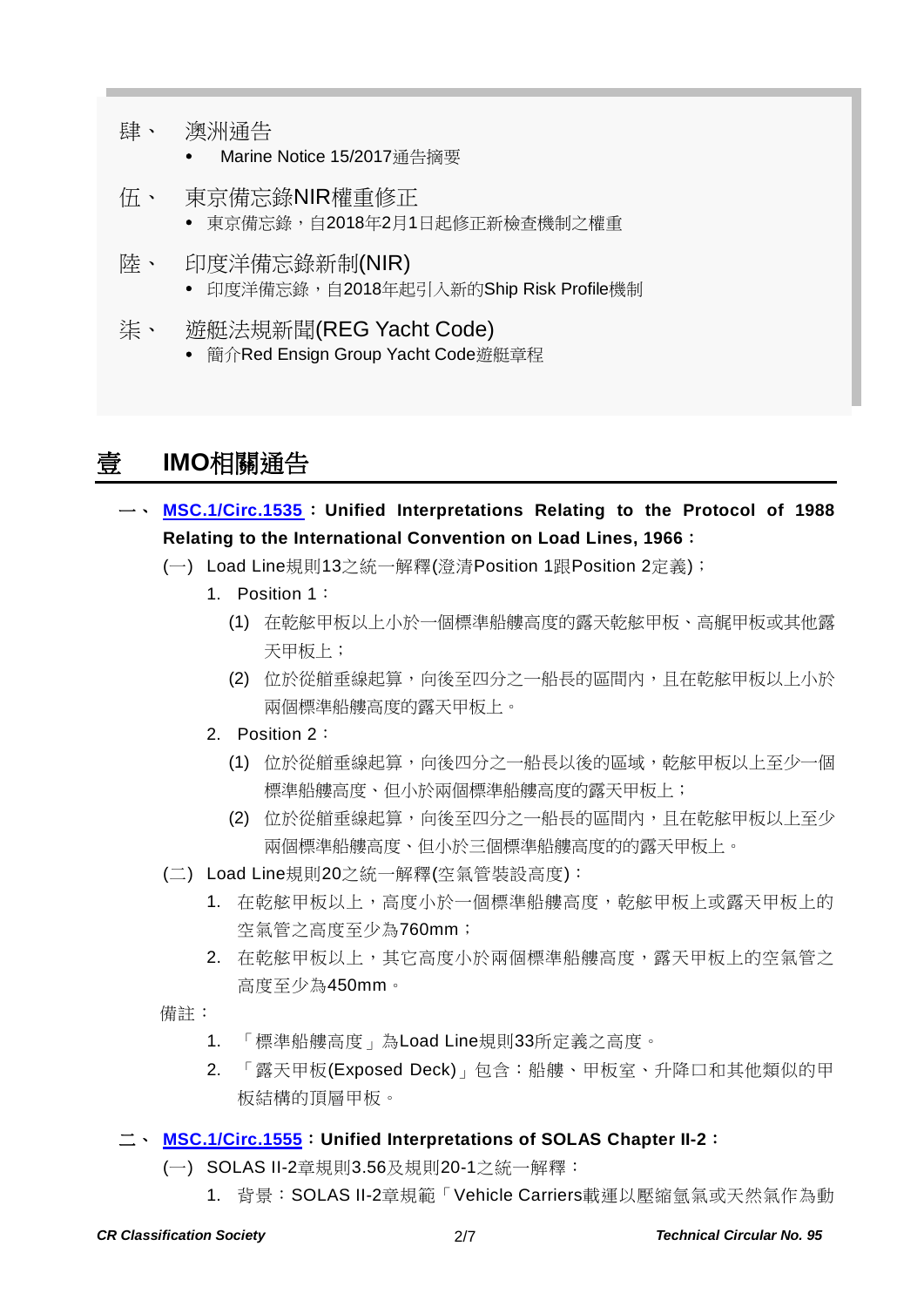力之汽車」之裝備要求。

- 2. 統一解釋:該規則所稱之"Vehicle Carrier"僅為適用於「純載運汽車跟卡車之 船舶」,並不包含其他類型之駛上駛下船舶(例如Ro-Ro Cargo Ship或 Container/Ro-Ro Ship),即便當他們載運空的汽車或卡車做為貨物時。
- (二) SOLAS II-2章規則4.5.5.1之統一解釋:
	- 1. 背景:SOLAS II-2章規則4.5.5.1.4.1規定:液貨船之雙重殼空間應備有合適 的惰性氣體供應接頭。
	- 2. 統一解釋:該規定所述之雙重殼空間包含所有壓載艙和雙層底艙的空艙與貨 艙相鄰的雙層底艙,包括前尖艙和任何與貨艙相鄰在艙壁甲板以下之任何艙 室,但不包含貨艙泵室和壓載泵艙。
- (三) SOLAS II-2章規則5.2.1.2、5.2.1.3、7.9.3統一解釋:
	- 1. 用於加熱、通風和空調溫控單元內的風機,或櫃內/配電盤內的循環風機, 若動力通風切斷時,其不能向空間內輸送外部空氣的話,不被認為是適用 SOLAS II-2章規則5.2.1.2、5.2.1.3、7.9.3之風機。
	- 2. 在應用SOLAS II-2章規則5.2.1.2或5.2.1.3時,這種風機毋須要能夠在所服 務空間以外的易於到達位置(或安全位置)進行關閉。
	- 3. 在應用SOLAS II-2章規則7.9.3時,這種風機毋須要能由連續當值的中央控 制站進行控制。
- (四) SOLAS II-2章規則9之統一解釋:
	- 1. 澄清「完全安裝於駕駛室內」分隔駕駛室(Wheelhouse)廁所之艙壁,無須防 火等級(Requires No Fire Rating)。
- (五) SOLAS II-2章規則15.2.2.6之統一解釋:
	- 1. 背景:規則15.2.2.6要求應備有充氣設備或是適當數量之鋼瓶備品(A suitable number of spare cylinders),以供演練使用。
	- 2. 統一解釋:A Suitable Number of Spare Cylinders代表應為每個強制規定之 鋼瓶皆備有1組鋼瓶(Set of Cylinders)。此外,SOLAS II-2章規則19、IMSBC Code、IBC Code或IGC Code所要求的呼吸裝置無須額外配備用於消防演練 的鋼瓶。
- (六) SOLAS II-2章規則19.3.2之統一解釋(澄清載運危險品船舶之合格安全型電器設 備規定):
	- 1. 應參照IEC 60092-506:2003標準(船舶電氣裝設-第506部分:特殊要求-運 輸危險貨物和散裝有害物料的船舶)。
	- 2. 對於在危險區域中具有開口端的管子(例如通風管和艙底管),管道本身應被 劃分為危險區域(參見IEC 60092-506:2003表B1中的B項)。
	- 3. 當貨物艙內裝有閃點低於23°C的易燃液體(如Class 3、Class 6.1或Class 8 等),【艙底水管系帶有法蘭、閥、泵等而構成釋放源者】與【封閉空間(如 管道,艙底水泵房)】應劃為延伸的危險區域(與Zone 2相當),除非這些區域 持續機械通風, 且每小時至少換氣6次。
	- 4. 除了由可自動啟動的冗餘機械通風所保護空間以外,未通過Zone 2認證的設 備應在通風失效後自動斷開,而艙底和壓載系統等基本系統應通過Zone 2認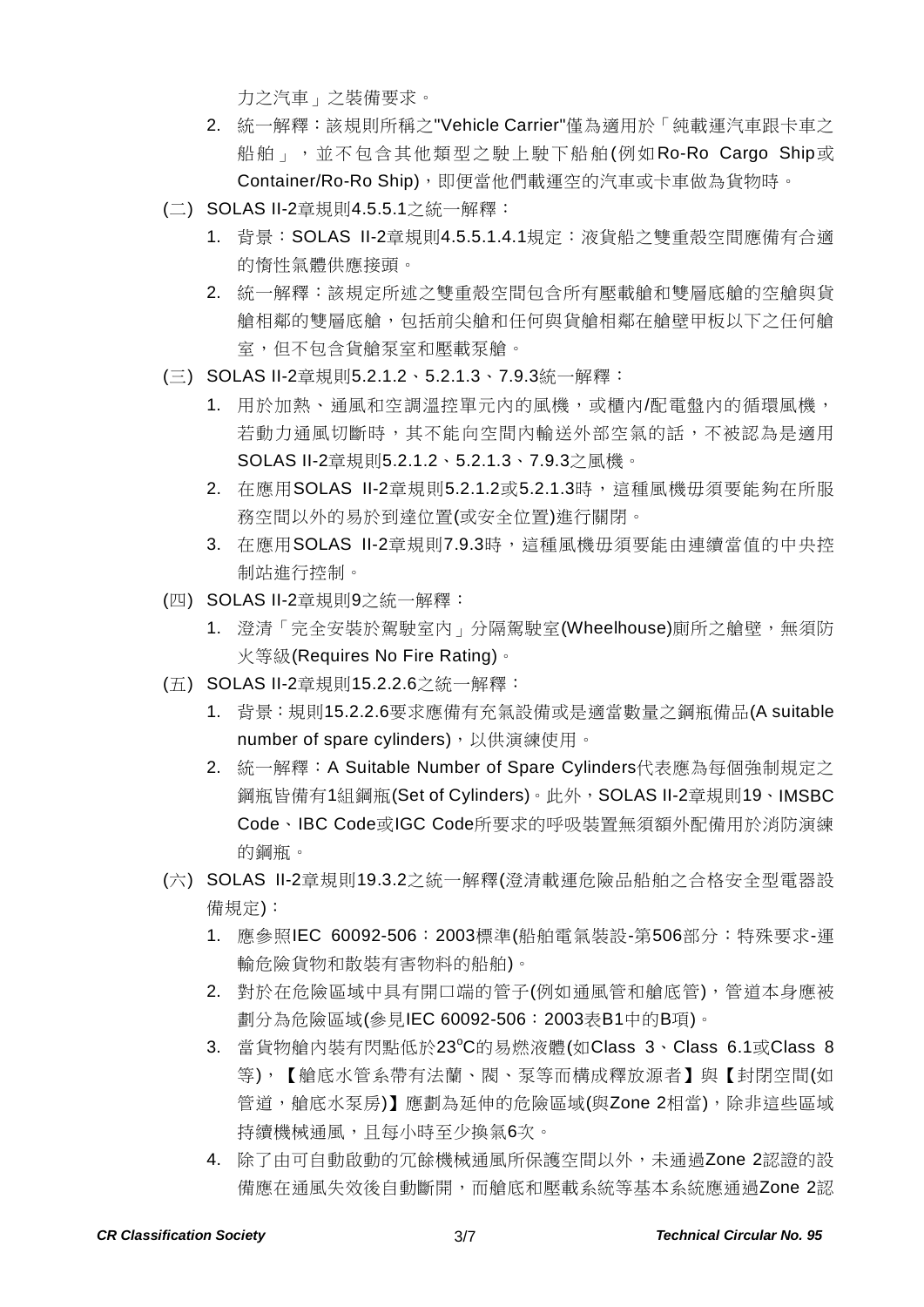證。

- 5. 當部署冗餘機械通風時,未經Zone 2認證的設備和基本系統應互鎖,以防通 風不能正常運行時前述未經Zone 2認證設備被無意操作。另外,設備如果發 生故障,應在有人值班站提供聽覺和視覺警報。
- 三、 **[MSC.1/Circ.1556](http://www.crclass.org/chinese/download/ti-tc/95/1-3%20MSC.1-Circ.1556%20-%20Unified%20Interpretation%20Of%20Chapter%208%20Of%20The%20Fss%20Code%20And%20The%20Revised%20Guidelines%20For%20Approva...%20(Secretariat).pdf)**:**Unified Interpretation of Chapter 8 of the FSS Code and the Revised Guidelines for Approval of Sprinkler Systems Equivalent to that Referred to in SOLAS Regulation II-2/12 (Resolution A.800(19)), as Amended by Resolution MSC.265(84)**:
	- (一) 「FSS Code第8章」和「灑水器系統認可指南:與SOLAS公約第II-2章規則12規 定等效」(**[A.800\(19\)](http://www.crclass.org/chinese/download/ti-tc/95/1-4%20A.800(19).pdf)**決議 + **[MSC.265\(84\)](http://www.crclass.org/chinese/download/ti-tc/95/1-5%20MSC.265(84).pdf)**修正案)之統一解釋:
		- 1. 為了確定灑水器泵和壓力櫃的參數,計算方法如下:
			- (1) 對於按照 FSS Code第8章的灑水器系統,泵排量和壓力櫃容積應以 【釋放率5ℓ/m²/min】乘以【面積280m²】 計算;
			- (2) 對於等效灑水器系統,泵排量和壓力櫃容積或滿足FSS Code第8章 2.3.2.1 中的功能要求的其他措施,應採取以下計算:
				- 依「灑水器系統認可指南」全尺寸火災試驗之【在最低設計壓力、液壓需 求最嚴苛區域的最高釋放率】乘以【面積280m<sup>2</sup> 】計算。
				- 如果多種類型空間位於液壓需求最嚴苛區域的280m<sup>2</sup>區域內,應使用各自 區域的釋放率;
			- (3) 對於被A類隔艙與相鄰處所隔開之最大面積小於280m<sup>2</sup>的船舶,泵排量和替 代供應部件所要求的面積為最大指定面積;和
			- (4) 對於總受保護面積小於280m<sup>2</sup>的船舶,主管機關可規定泵排量和替代供應部 件決定適當的面積。

### 四、 **[MSC-MEPC.6/Circ.16](http://www.crclass.org/chinese/download/ti-tc/95/1-6%20MSC-MEPC.6-Circ.16%20Annex%20(SOPEP)%20-%2031%20December%202017.pdf)** : **National Contact Points for Safety and Pollution Prevention and Response**:

- (一) 更新National Operational Contact Points之清單資訊(更新至2017年12月31日)。 備註:
	- 1. 依MARPOL Annex I規則37之規定,該資訊應載於船上油污染應急計畫 (Shipboard Oil Pollution Emergency Plan (SOPEP))中。
	- 2. 依MARPOL Annex II規則17之規定,該資訊應載於船上有毒液體物質海洋污 染應急計畫(Shipboard Marine Pollution Emergency Plans for Oil and/or Noxious Liquid Substances)中。
- (二) 請船東或相關營運人留意更新船上資訊,相關資訊亦可參考IMO[網站。](http://www.imo.org/en/OurWork/Circulars/Pages/CP.aspx)

# 貳 中華民國重要通告

- 一、 修正[「外國雇用人僱用中華民國船員許可辦法」](http://gazette.nat.gov.tw/egFront/detail.do?metaid=95356&log=detailLog),中華民國**106**年**12**月**19**日。
- 二、 公[告委託財團法人中國驗船中心辦理船舶檢驗及法定證書發給業務,](https://odmdoc.motc.gov.tw/IFDEWebBBS_MOTC/ExternalBBS.aspx?ThirdDocId=107RD00414)自中華民國**107** 年**1**月**1**日起施行。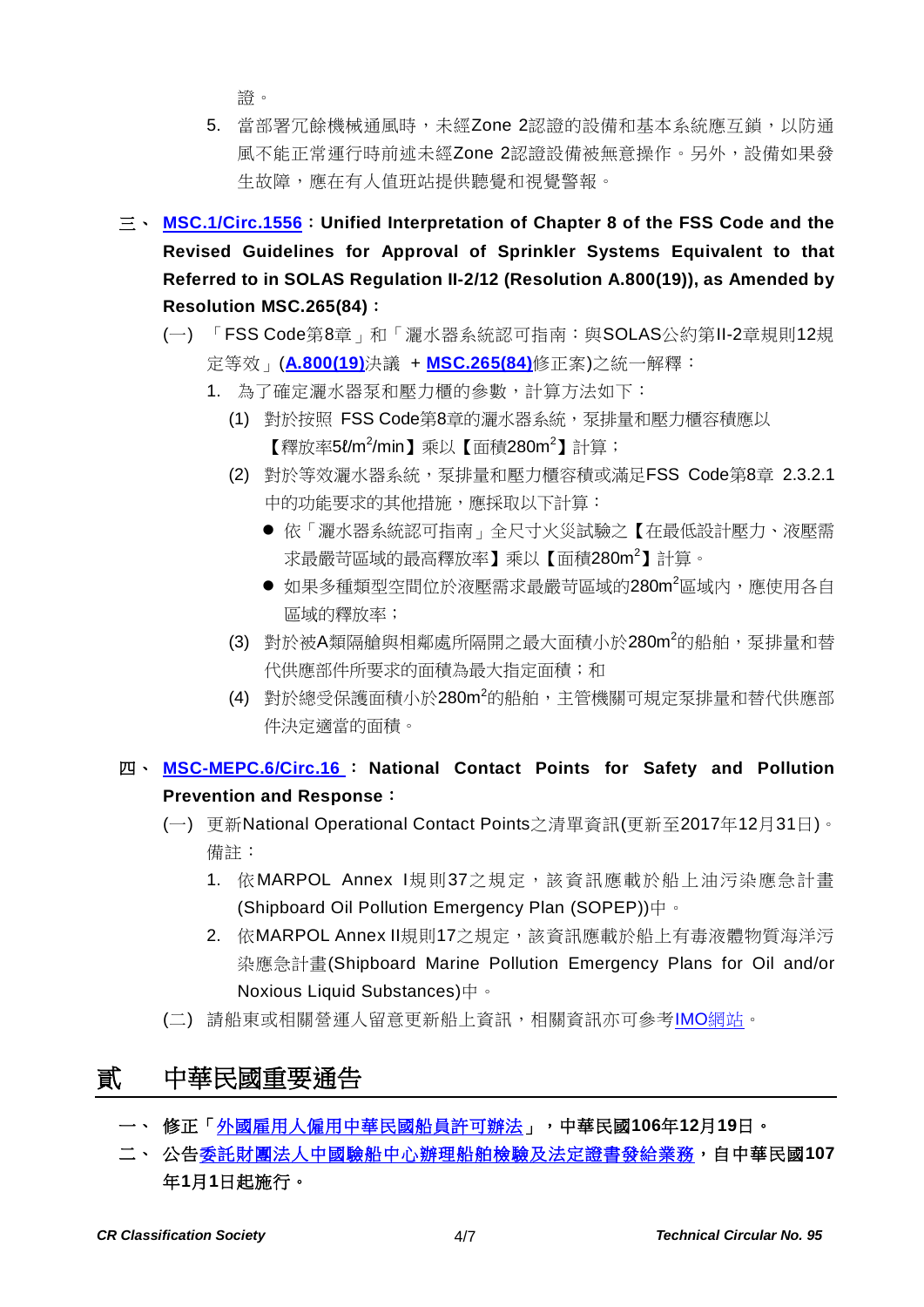- 三、 訂定[「輸入船舶用救生信號設備審查原則」](http://gazette.nat.gov.tw/egFront/detail.do?metaid=95339&log=detailLog),自中華民國**107**年**1**月**1**日生效。
- 四、 修正[「航行船舶船員最低安全配置標準」](http://gazette.nat.gov.tw/egFront/detail.do?metaid=95519&log=detailLog),自中華民國**107**年**1**月**1**日生效。 **(**為鼓勵提早換發,航港局亦提供**107**年度免收船員最低安全配額表簽證之證照費用措施**)**
- 五、 配合航港局於中華民國**107**年**1**月**5**日「配合聯合國決議制裁北韓相關事宜研商會議」之 會議決議:本中心將不提供「受聯合國安理會北韓制裁委員會指列入禁港令船舶」之 船級服務。
- 六、 修正[「外國籍船員僱用許可及管理規則」](http://gazette.nat.gov.tw/egFront/detail.do?metaid=95825&log=detailLog)第十一條、第十六條,中華民國**107**年**1**月**9** 日。
- 七、 修正[「船舶防火構造規則」](http://gazette.nat.gov.tw/egFront/detail.do?metaid=95841&log=detailLog)部分條文,中華民國**107**年**1**月**9**日。
- 八、 修正[「交通部航港局委託國內船員訓練機構辦理船員岸上晉升訓練及適任性評估作業](http://gazette.nat.gov.tw/egFront/detail.do?metaid=96130&log=detailLog) [規定」,並修正名稱為「船員岸上晉升訓練及適任性評估作業規定」](http://gazette.nat.gov.tw/egFront/detail.do?metaid=96130&log=detailLog),自中華民國**107** 年**1**月**19**日生效。
- 九、 【預告】採用「防止船舶污染國際公約**(MARPOL)**」附錄**VI**[「防止船舶空氣污染規則」](https://odmdoc.motc.gov.tw/IFDEWebBBS_MOTC/ExternalBBS.aspx?ThirdDocId=107RD00650) 第**14.1.3**條及第**4**條規定,於**108**年**(**西元**2019**年**)1**月**1**[日起外籍船舶及航駛國際航線之](https://odmdoc.motc.gov.tw/IFDEWebBBS_MOTC/ExternalBBS.aspx?ThirdDocId=107RD00650) [國籍船舶,進入我國國際商港區域,應採用含硫量以重量計](https://odmdoc.motc.gov.tw/IFDEWebBBS_MOTC/ExternalBBS.aspx?ThirdDocId=107RD00650)**0.5%**以下之低硫燃油或具 [有同等減排效應之裝置或替代燃料案。](https://odmdoc.motc.gov.tw/IFDEWebBBS_MOTC/ExternalBBS.aspx?ThirdDocId=107RD00650)

# 參 巴拿馬重要通告

- 一、 **[MMC-258:](http://www.crclass.org/chinese/download/ti-tc/95/3-1%20PMA-MMC-258%20.pdf) "Approved Service Providers for Lifeboats, Launching Appliances and On-load Release Gear"**:
	- (一) 更新巴拿馬政府授權之救生艇下水及承載釋放機構維修廠商名單。
- 二、 **[MMC-321:](http://www.crclass.org/chinese/download/ti-tc/95/3-2MMC-321.pdf) "Continuous Synopsis Record (CSR) on Board"**,新增第**5**段,澄清巴 拿馬政府連續概要紀錄之登記日期:
	- (一) 新造船舶(Ships of New Construction):為登記證書之日期。
	- (二) 轉籍之船舶(Ships from Another Registry):為轉籍申請被接受之日期。
- 三、 **[MMC-359:](http://www.crclass.org/chinese/download/ti-tc/95/3-3%20MMC-359.pdf) "Instructions and Procedure for the Implementation and Certification of the ISPS Code"**
	- (一) 巴拿馬政府將ISPS驗證與發證程序有關之通告整合於本通告中,2018年1月1日 起依此通告執行。
	- (二) 主要程序變動為: 船舶未能於證書效期內完成ISPS初次、中期及換證驗證者,原有證書將失效,且 須重新執行臨時驗證。
	- (三) 建議船東,船舶若未能於其檢驗區間(Window)內及時檢驗,應在該檢驗區間過期 前洽本中心辦理驗證延期手續。

### 肆 澳洲通告

一、 澳洲海事安全局**(Australian Maritime Safety Authority, AMSA)**針對海上駁油之規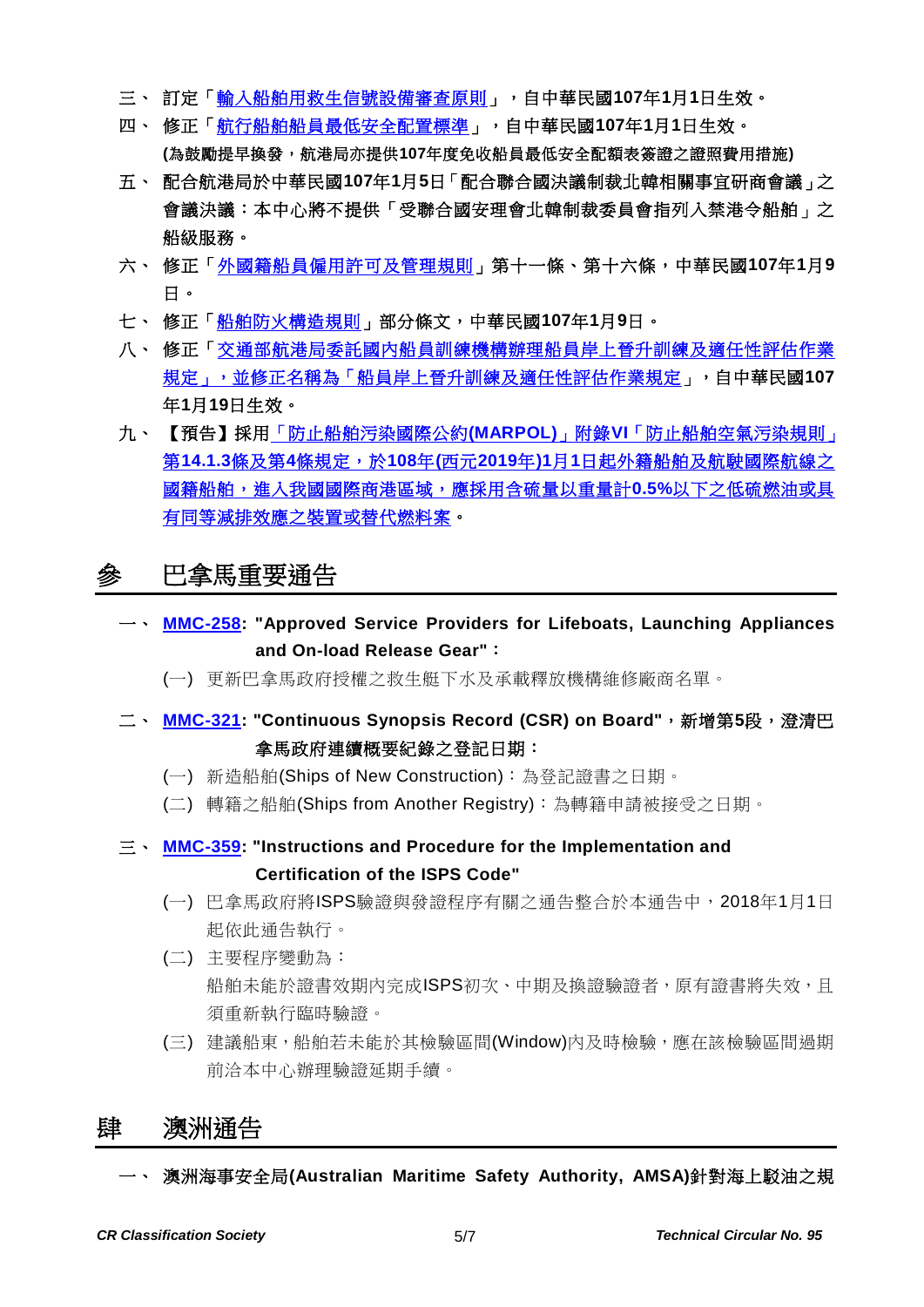#### 定發出通告**[\(Marine Notice 15/2017\)](http://www.crclass.org/chinese/download/ti-tc/95/4-1%2015.17.pdf)**,重點內容如下:

- 1. 油輪間於海上轉駁貨油(Transfer of Oil Cargo Between Oil Tankers at Sea):
	- (1) 依據MARPOL Annex I之規定,總噸位150以上之油輪執行Ship to Ship (STS) 海上轉駁貨油時應符合該公約第8章之規定,內容包含:
		- 船上須備有STS Operations Plan, STS操作的總負責人應能勝任該職責;
		- 須於48小時前告知當地主管機關(AMSA);
		- STS的操作紀錄須存於船上3年。
- 2. 非屬「油輪間船對船轉駁貨油」的海上轉移作業(Transfer Operations at Sea other than STS Transfers Between Oil Tankers):
	- (1) 在澳洲港口以外的海岸附近的船對船人員、貨物等轉移作業應採取一切必要 的預防措施,以確保人員安全和保護環境。
	- (2) 為了使適當的海上安全資訊能被公佈,在規劃執行前述作業時應提前通知 AMSA,內容包括:。
		- 預計進行轉移的日期和地點,及相關船舶的詳細資料;
		- 轉移目的;
		- 若有關的話,轉移貨物的技術細節(包括溫度和壓力);
		- 是否有其他船隻(例如:拖船)會在場,以及需要提供什麼設備協助;
		- 安排對該轉移地區內其他船舶的監督。

### 伍 東京備忘錄**NIR**權重修正

- 一、 承第93[期技術通報,](http://www.crclass.org/chinese/download/ti-tc/93/93.pdf)東京備忘錄(TOKYO MOU)已正式修正NIR(New Inspection Regime)制度內[的船舶風險特性表,](http://www.crclass.org/chinese/download/ti-tc/95/5-1%20NIR-information%20sheet-r.pdf)自2018年2月1日起,新增規定如下:
	- (一) 船型(Type of Ship):新增「貨櫃船」(Container ship),權重2點。
	- (二) 管理公司表現(Company performance):新增「過去36個月內未被檢查」(No inspection within previous 36 months), 權重2點。
- 二、以上新制將影響船舶到訪TOKYO MOU港口時的船舶安全總權重,依據NIR規定,權值 4點以上者即屬「高風險船」(High Risk Ship)。
- 三、 為確保航行安全,建議船東、船舶管理公司於船舶到訪[TOKYO MOU](http://www.tokyo-mou.org/organization/organizational_structure.php)成員國港口前:
	- (一) 預先至[TOKYO MOU](http://www.tokyo-mou.org/inspections_detentions/psc_database.php)資料庫查詢所屬船舶概況。
	- (二) 預先實施自我查核,採取適當措施。 可參考本中心[「強化國輪檢查與管制措施](http://www.crclass.org/chinese/download/ti-tc/95/5-2%20%E5%BC%B7%E5%8C%96%E5%9C%8B%E8%BC%AA%E6%AA%A2%E6%9F%A5%E8%88%87%E7%AE%A1%E5%88%B6%E6%8E%AA%E6%96%BD.pdf)(2017年9月29日)」及以下各附件:
		- 1. 附件一: [IMO A1052\(27\) Procedures for Port State Control Appendix 2](http://www.crclass.org/chinese/download/ti-tc/95/5-3%20IMO%20A1052(27)%20Procedures%20for%20Port%20State%20Control%20Appendix%202.pdf)。
		- 2. [附件二:港口國管制檢查表](http://www.crclass.org/chinese/download/ti-tc/95/5-4%20Pre%20Arrival%20PSC%20Checklist-201709.pdf)(到港前使用) 。
		- 3. [附件三:船上保養檢查表。](http://www.crclass.org/chinese/download/ti-tc/95/5-5%20Checklist%20for%20Onboard%20Maintenance-20170927.pdf)